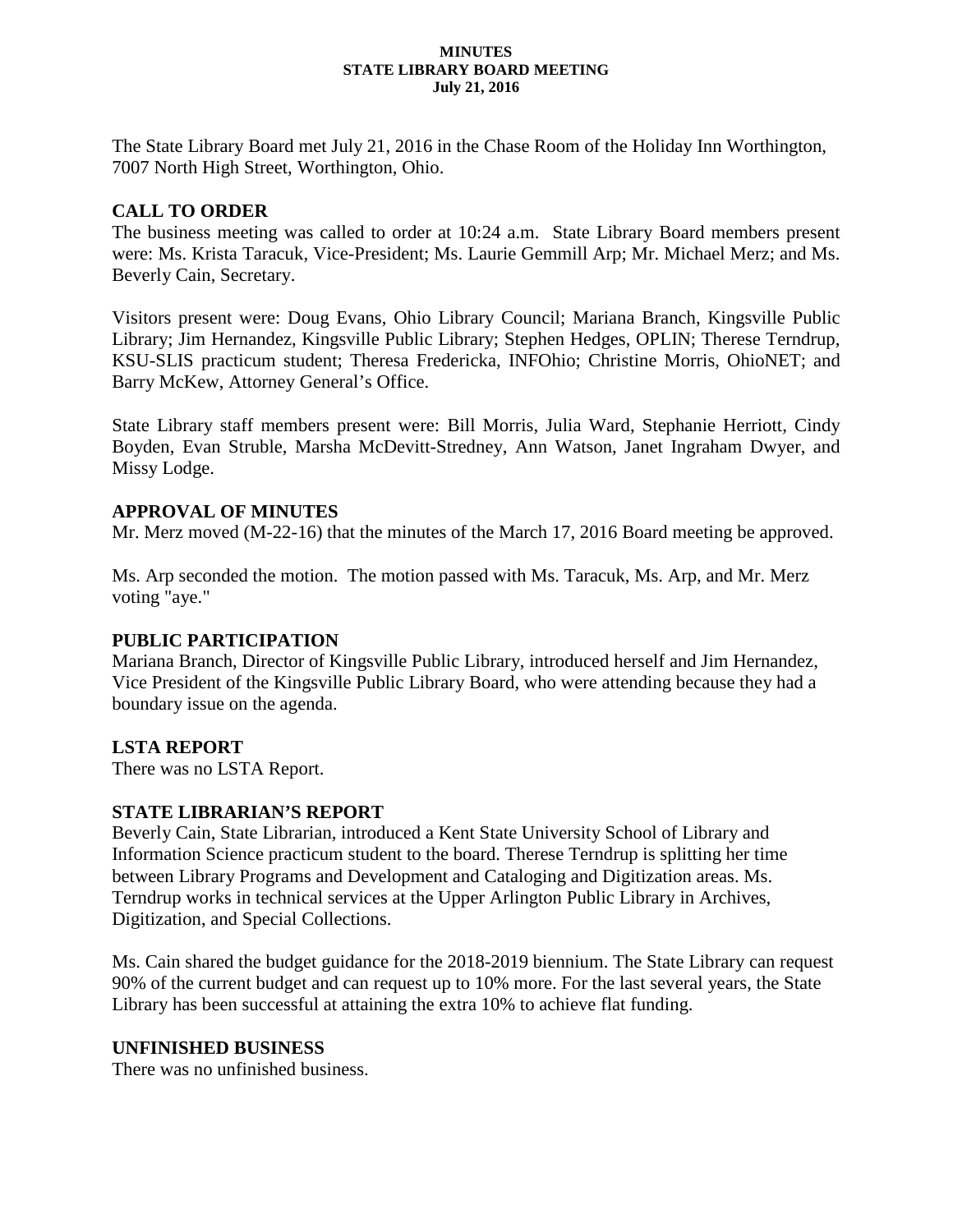Minutes State Library Board July 21, 2016 Page 2

# **NEW BUSINESS Kingsville Public Library Boundaries**

Bill Morris, Governmental Affairs Coordinator, presented the Board with a map and information pertaining to a request from Kingsville Public Library to redefine their boundaries to include all of Buckeye Local School District. Mr. Morris started with an overview and history of the eight library systems in the county. He explained that there has been a long and tense history over library boundaries. The State Library Board has been addressing boundary definitions and redefinitions as needed in Ashtabula County. In 1976, Ashtabula County District Library (ACDL) came to the State Library Board to have their boundaries defined. The State Library Board's decision was appealed by the Kingsville Library, and the court upheld the Board's decision. More recently, representatives from the State Library have visited the county several times to discuss the recurring boundary issues. Mr. Morris explained that any library in a county has to provide services to the residents of that county due to receiving state funds through the PLF. Kingsville Public Library is closely aligned with the Buckeye Local School District because they are their taxing authority and they appoint their board, but their boundary does not coincide with the school district boundary and they are not the only school district library with territory not equal to their school district. ACDL provides automated library access for the high schools in the county. A majority of the libraries in Ashtabula County, including Kingsville Public Library, are automated through CLEVNET, which does not provide service to schools. ACDL is on a standalone automation system. Mr. Morris explained that ACDL's levy was very close and it is possible that the loss in territory would cause the levy to fail in its next renewal. There is no guarantee that the residents of this area, who supported ACDL's levy, would support a levy for the Kingsville Library, which might cause Kingsville's levy renewal to fail. Also, if Kingsville's request were to be approved, it would significantly lower Kingsville's per-capita revenue because Kingsville would be required to serve a larger population. The State Library recommended that the Board deny Kingsville's request for boundary redefinition because it would harm library services in the county rather than help them. It is okay for both libraries to continue to serve the patrons in the area in question.

Mr. Merz moved (M-23-16) that the State Library Board, in response to the request of the Kingsville Public Library Board of Trustees dated April 9, 2012 to redefine their library boundaries to include all of the Buckeye Local School District, proposes the request be disapproved.

Ms. Arp seconded the motion. The motion passed with Ms. Taracuk, Ms. Arp, and Mr. Merz voting "yes."

### **Pay Raise for State Librarian and Associate State Librarians**

Stephanie Herriott, Human Resources Administrator, explained that all state personnel except for directors and assistant directors received a 2.5% increase in pay this year. That same pay increase for the State Library's State Librarian and two Associate State Librarians needs to be approved by the Board.

Mr. Merz moved (M-24-16) that the biennium budget (HB 64) awards State of Ohio E-1 employees a 2.5% salary increase beginning on the first day of the pay period that includes July 1, 2016 and allows increases up to 2.5% for other exempt state employees, the State Library